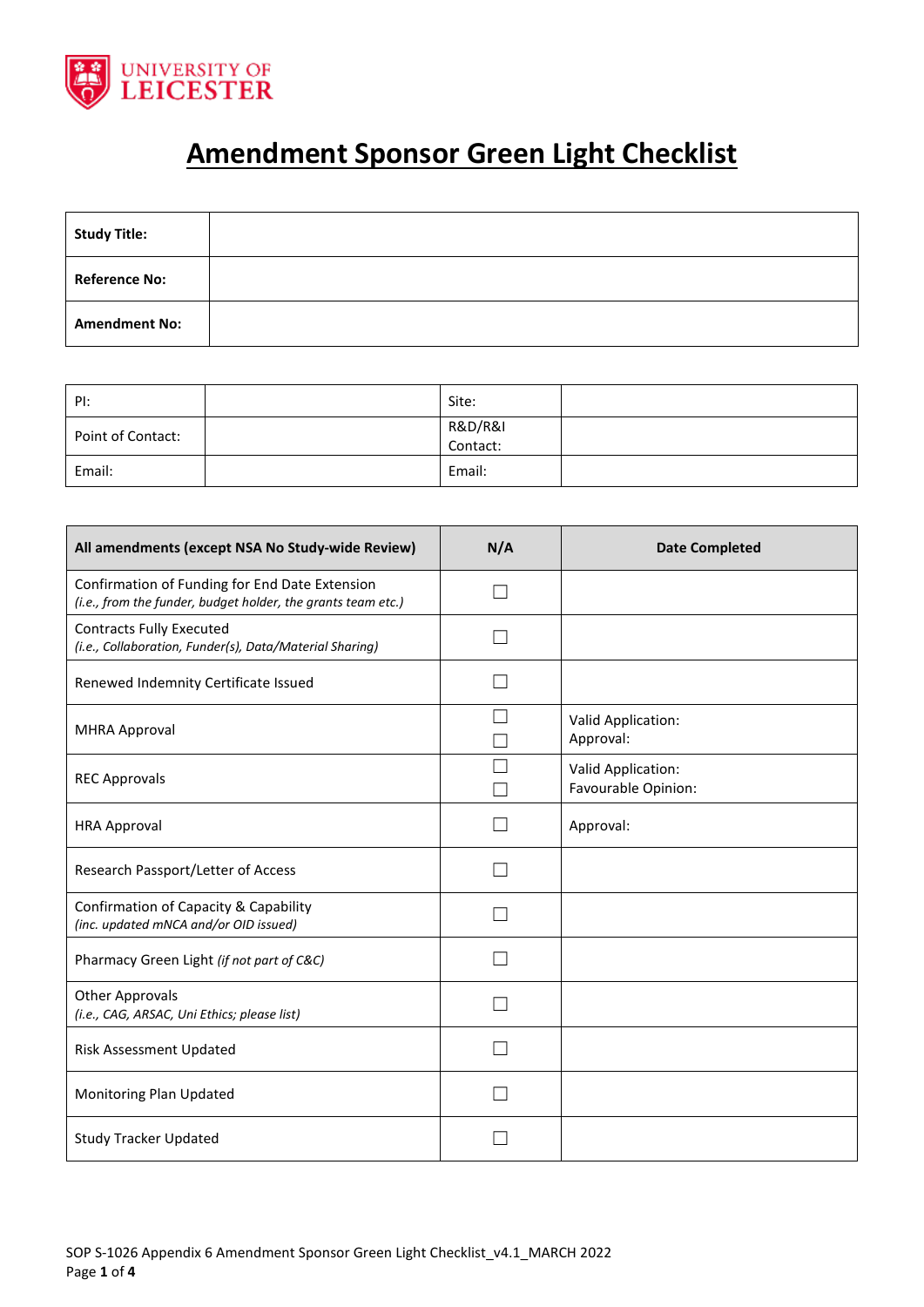

| <b>CRN Notified</b>               |  |
|-----------------------------------|--|
| <b>EDGE End Date Updated</b>      |  |
| Study Documents Moved on X:Drive  |  |
| Protocol Version & Signature Page |  |
| Sponsor Green Light               |  |

| NSA No Study-wide Review (NSA-NSWR)<br>Category A $\Box$<br>Category B $\Box$<br>$\bullet$<br>Category C $\square$ | N/A            | <b>Date Completed</b> |
|--------------------------------------------------------------------------------------------------------------------|----------------|-----------------------|
| Confirmation of Funding for End Date Extension<br>(i.e., from the funder, budget holder, the grants team etc.)     |                |                       |
| <b>Contracts Fully Executed</b><br>(i.e., Collaboration, Funder(s), Data/Material Sharing)                         |                |                       |
| <b>Study Tracker Updated</b>                                                                                       |                |                       |
| <b>CRN Notified</b>                                                                                                |                |                       |
| <b>R&amp;I Notified</b><br>(NB. IAS to be informed of any new site)                                                |                |                       |
| <b>EDGE End Date Updated</b>                                                                                       |                |                       |
| Other (please detail)                                                                                              |                |                       |
| <b>Document(s) Approved</b>                                                                                        | <b>Version</b> | <b>Date</b>           |
|                                                                                                                    |                |                       |
|                                                                                                                    |                |                       |
|                                                                                                                    |                |                       |
|                                                                                                                    |                |                       |
| Sponsor Approval of Amendment                                                                                      |                |                       |

## NSA-NSWR email template

## <<DELETE >>Admin Steps:

- 1. Subject: XXXX\_ACRONYM\_IRAS\_NSAXX\_NSWR Extend end date of study to XX/XX/XXXX \*delete if not relevant
- 2. Add details after Dear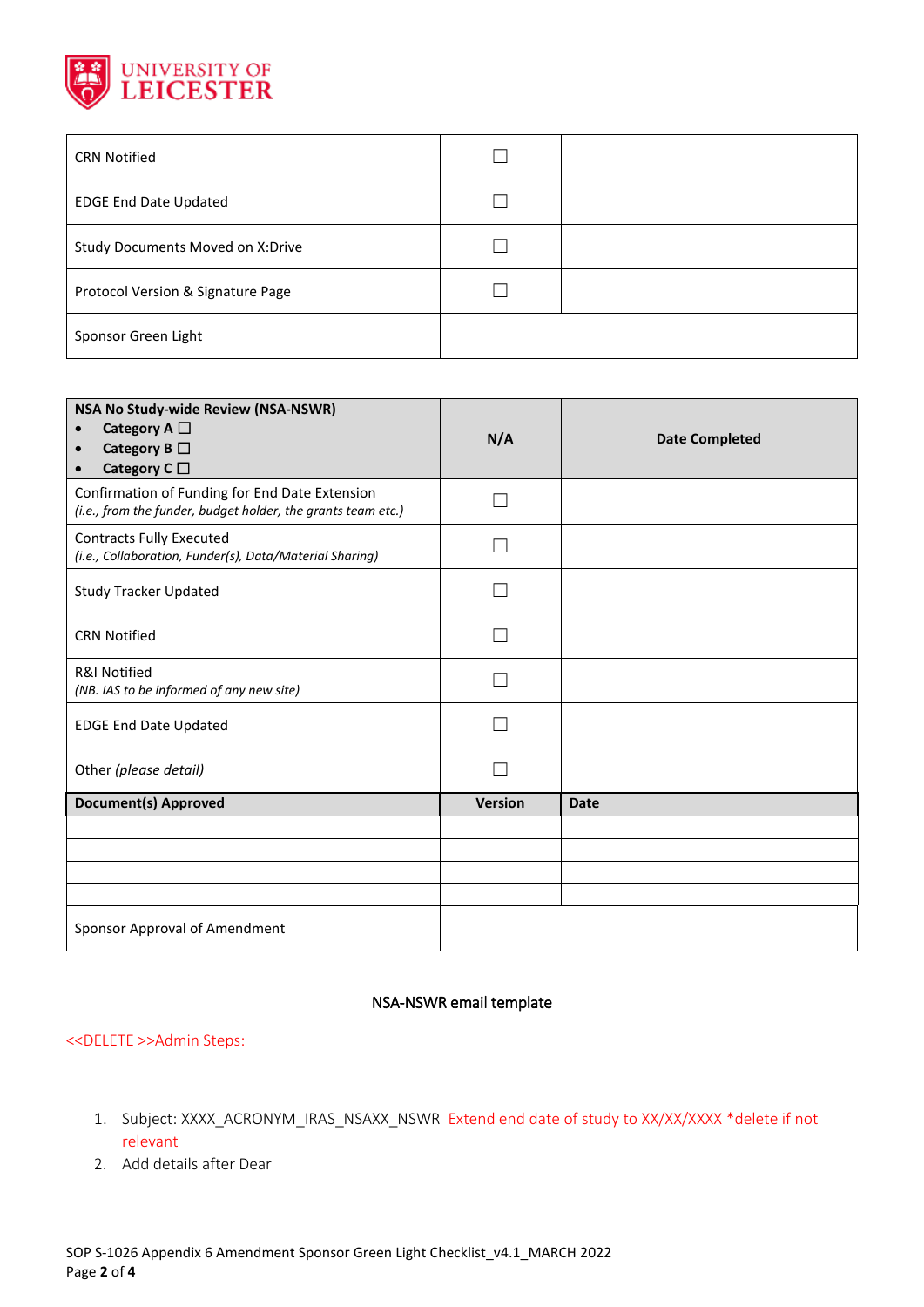

- 3. Add the NSA number to the first sentence.
- 4. Delete text as appropriate in relation to the amendment categorisation
- 5. If not portfolio adopted remove bullet 5
- 6. If portfolio adopted amend bullet 5 and CC the CRN as necessary
- 7. Turn all text black
- 8. Attached the locked amendment tool
- 9. For Category C amendments complete the Sponsor Green Light Checklist and attach to the email

## Dear <insert detail>

Please see attached the signed and PDF'd amendment tool for NSAXX ready for submission via IRAS.

NSA-NSWR Amendments – Instructions to the study team:

- 1. Upload the amendment form and the tracked and clean versions of your document (where relevant) to the IRAS submission portal and select 'NSA-no study wide review required'.
- 2. You will receive an automated email when you submit to confirm the amendment does not require REC, HRA or MHRA approval. Please forward a copy of this acknowledgement to us for our records.
- 3. Please inform the CRN of this amendment/The CRN have been notified of this amendment (they are cc'd). The amendment does not affect the original outcomes of the trial.

<<Delete as appropriate>>

As this is a Category A/B NSA-NSWR amendment please forward the amendment tool, tracked and clean versions of amendment documents and the IRAS submission email to all relevant participating sites. Once confirmation of capacity and capability has been received please forward to rgosponsor@le.ac.uk and we will issue Sponsor Green Light for this amendment.

As this is a Category C NSA-NSWR amendment please accept this email as Sponsor approval for the immediate implementation of the amendment once relevant participating sites have been notified. Please forward the amendment tool, tracked and clean versions of amendment documents (where relevant) and the IRAS submission email to all relevant participating sites.

Use the table below to understand when you can implement your amendment.